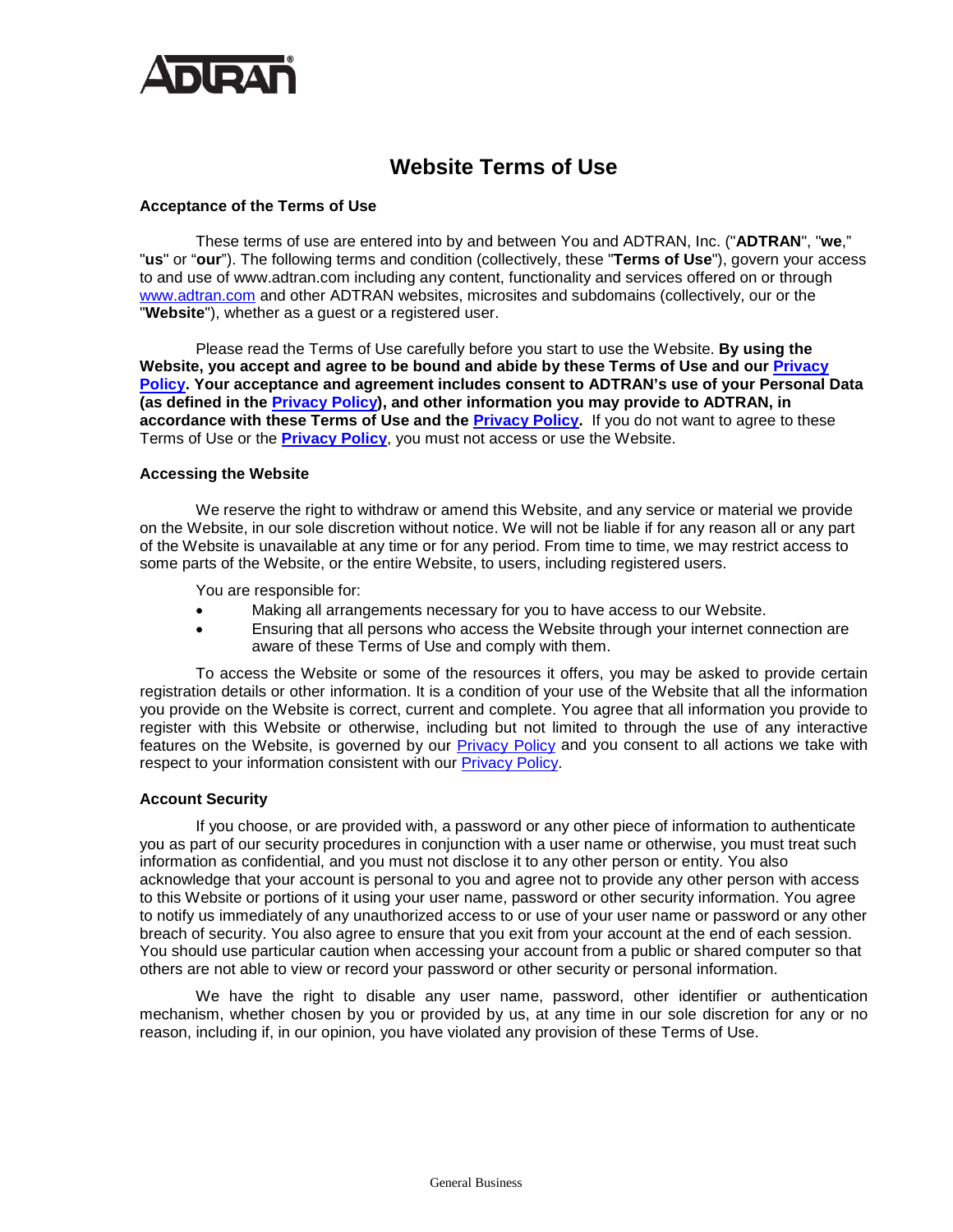# **Intellectual Property Rights**

The Website and its entire contents, features and functionality (including but not limited to all information, software, text, displays, images, video and audio, and the design, selection and arrangement thereof), are owned by ADTRAN, its licensors or other providers of such material and are protected by United States and international copyright, trademark, and other intellectual property or proprietary rights laws.

These Terms of Use permit you to use our Website only for your personal use or in connection with a past, ongoing or prospective business or user relationship with ADTRAN, its products, software, or services ("Permitted Commercial Use"). You must not reproduce, distribute, modify, create derivative works of, publicly display, publicly perform, republish, download, store or transmit any of the material on our Website, except as follows:

- Your computer may temporarily store copies of such materials in RAM incidental to your accessing and viewing those materials.
- You may store files that are automatically cached by your Web browser for display enhancement purposes.
- You may print or download one copy of a reasonable number of pages of the Website for your own personal or Permitted Commercial Use and not for further reproduction, publication or distribution except pursuant to Permitted Commercial Use.
- If we provide desktop, mobile or other applications for download, you may download a single copy to your computer or mobile device solely for your own personal, noncommercial use, provided you agree to be bound by our end user license agreement for such applications.
- If we provide *social media features* with certain content, you may take such actions as are enabled by such features.

You must not:

- Modify copies of any materials from this site.
- Use any illustrations, photographs, video or audio sequences or any graphics separately from the accompanying text.
- Delete or alter any copyright, trademark or other proprietary rights notices from copies of materials from this site.

You must not access or use for any commercial purposes other than Permitted Commercial Uses any part of the Website or any services or materials available through the Website.

If you wish to make any use of material on the Website other than that set out in this section, please address your request to: www.adtran.com/feedback.

If you print, copy, modify, download or otherwise use or provide any other person with access to any part of the Website in breach of the Terms of Use, your right to use the Website will cease immediately and you must, at our option, return or destroy any copies of the materials you have made. No right, title or interest in or to the Website or any content on the Website is transferred to you, and all rights not expressly granted are reserved by ADTRAN. Any use of the Website not expressly permitted by these Terms of Use is a breach of these Terms of Use and may violate copyright, trademark and other laws.

## **Trademarks**

The ADTRAN name, the ADTRAN logo and all related names, logos, product and service names, designs and slogans listed at [adtran.com/trademarks](https://www.adtran.com/trademarks) are trademarks of ADTRAN or its affiliates or licensors. You must not use such marks without the prior written permission of ADTRAN. All other names, logos, product and service names, designs and slogans on this Website are the trademarks of their respective owners.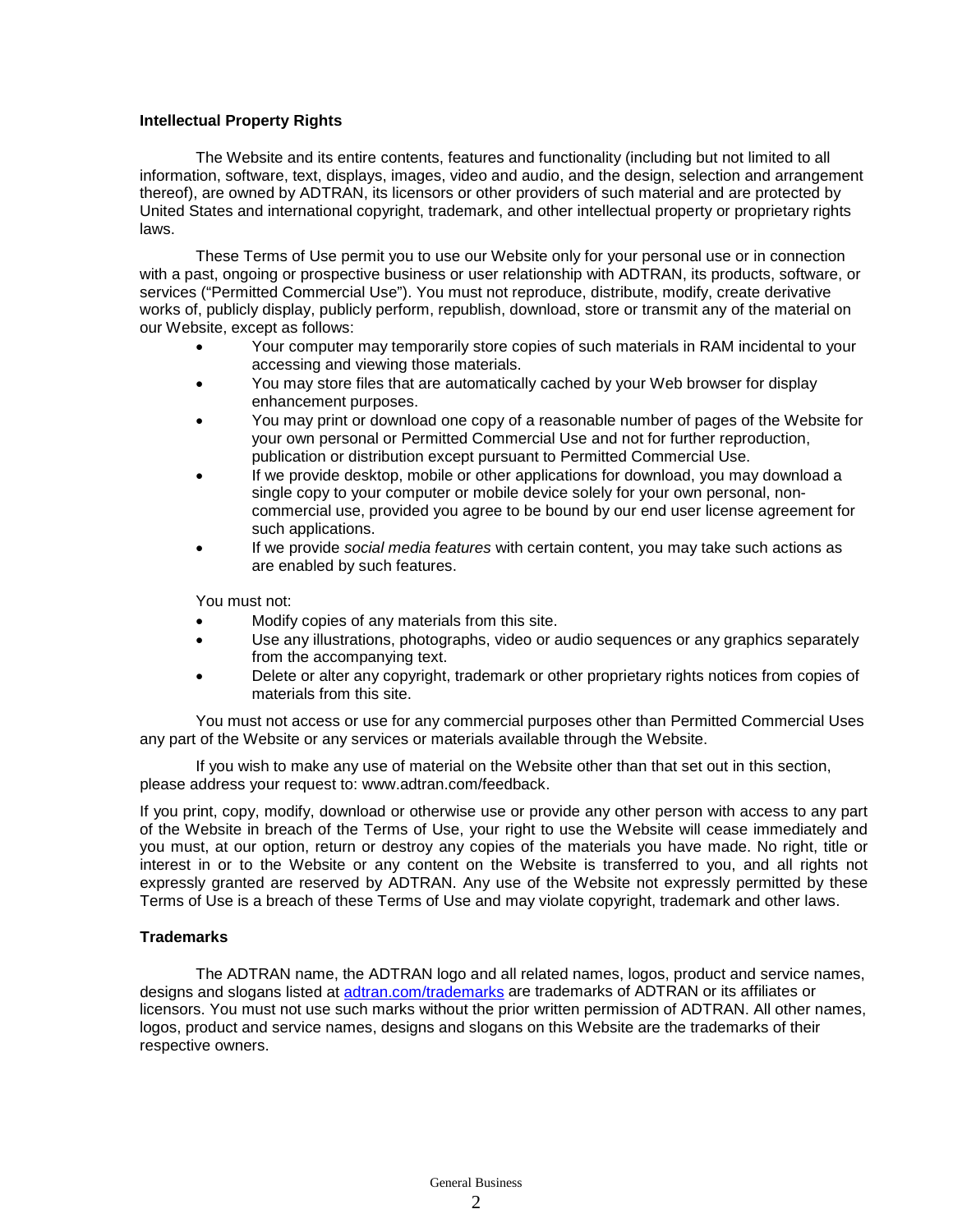# **Prohibited Uses**

You may use our Website only for lawful purposes and in accordance with these Terms of Use. You agree not to use the Website:

- In any way that violates any applicable federal, state, local or international law or regulation (including, without limitation, any laws regarding the export of data or software to and from the US or other countries).
- For the purpose of exploiting, harming or attempting to exploit or harm minors in any way by exposing them to inappropriate content, asking for personally identifiable information or otherwise.
- To send, knowingly receive, upload, download, use or re-use any material which does not comply with the Content Standards set forth in these Terms of Use or elsewhere on our **Website**
- To transmit, or procure the sending of, any advertising or promotional material, including any "junk mail", "chain letter" or "spam" or any other similar solicitation.
- To impersonate or attempt to impersonate ADTRAN, an ADTRAN employee, another user or any other person or entity (including, without limitation, by using e-mail addresses or screen names associated with any of the foregoing).
- To engage in any other conduct that restricts or inhibits anyone's use or enjoyment of the Website, or which, as determined by us, may harm ADTRAN or users of the Website or expose them to liability.

Additionally, you agree not to:

- Post, submit, publish, display or transmit to other users or other persons (hereinafter, "**post**") personal information of another individual unless reasonably necessary for a legitimate purpose, and only then with the express consent of such person to post such information for such purpose.
- Use our Website in any manner that could disable, overburden, damage, or impair the site, the server on which the Website is stored, or any server, computer or database connected to the Website, or interfere with any other party's use of the Website, including their ability to engage in real time activities through the Website.
- Use any robot, spider or other automatic device, process or means to access the Website for any purpose, including monitoring or copying any of the material on the Website.
- Use any manual process to monitor or copy any of the material on the Website or for any other unauthorized purpose without our prior written consent.
- Use any device, software or routine that interferes with the proper working of the Website, the server on which the Website is stored, or any server, computer or database connected to the Website.
- Introduce any viruses, trojan horses, worms, logic bombs or other material which is malicious or technologically harmful.
- Attempt to gain unauthorized access to, interfere with, damage or disrupt any parts of the Website, the server on which the Website is stored, or any server, computer or database connected to the Website.
- Attack the Website via a denial-of-service attack or a distributed denial-of-service attack.
- Otherwise attempt to interfere with the proper working of the Website.

# **User Contributions**

Our Website may contain message boards, chat rooms, personal web pages or profiles, forums, bulletin boards and other interactive features (collectively, "**Interactive Services**") that allow users to post content or materials (collectively, "**User Contributions**") on or through the Website.

All User Contributions must comply with the Content Standards set out in these Terms of Use.

Any User Contribution you post to the site will be considered non-confidential and nonproprietary. By providing any User Contribution on the Website, you grant us and our affiliates and service providers, and each of their and our respective licensees, successors and assigns the right to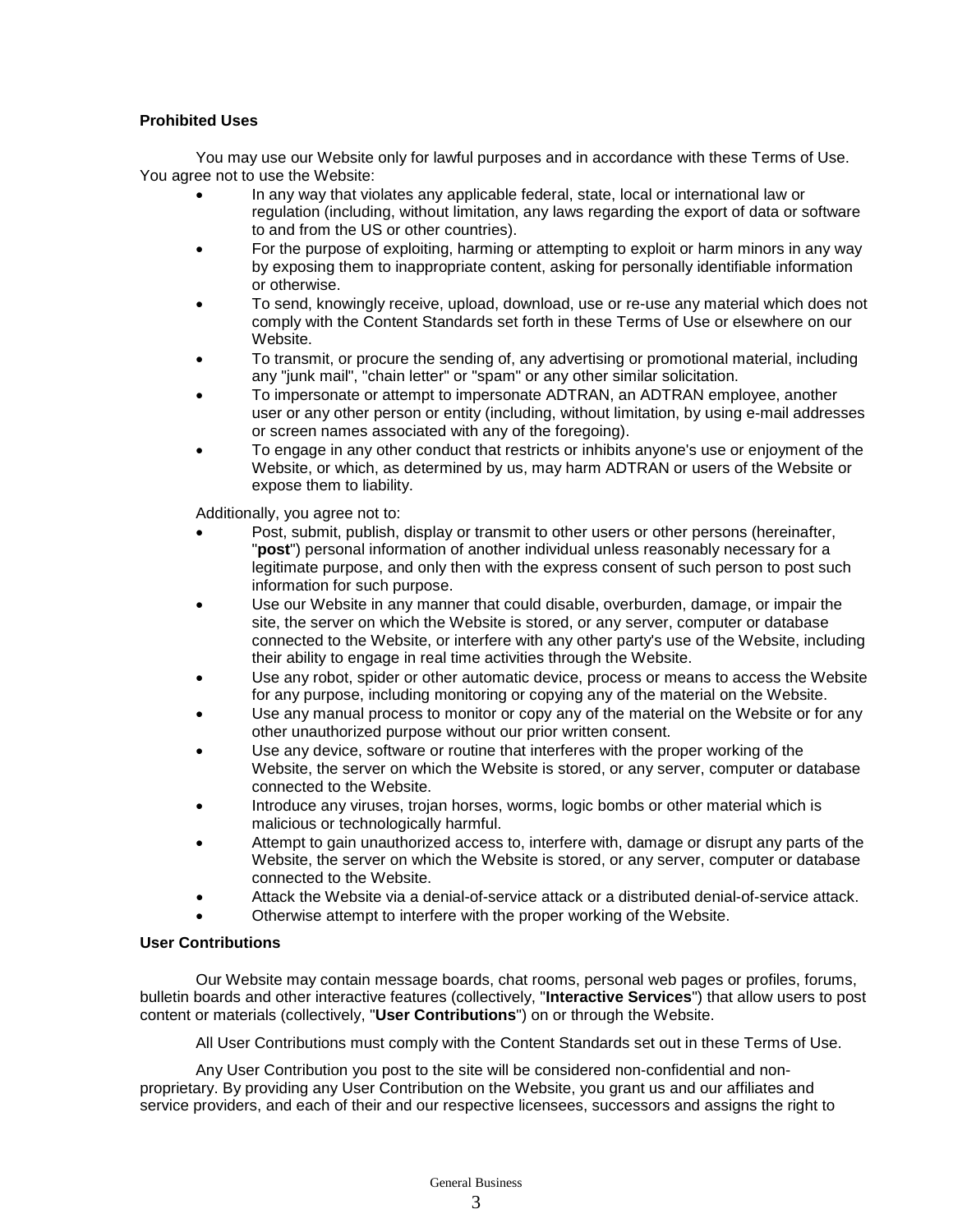use, reproduce, modify, create derivative works, compile, organize, arrange, perform, display, distribute and otherwise disclose to third parties any such material in any form and for any purpose.

You represent and warrant that:

- You own or control all rights in and to the User Contributions and have the right to grant the license granted above to us and our affiliates and service providers, and each of their and our respective licensees, successors and assigns.
- All of your User Contributions do and will comply with these Terms of Use.
- You have obtained the consent of any person whose personal information (such as an email address, username, or contact information) is included in any of your User Contributions.

You understand and acknowledge that you are responsible for any User Contributions you submit or contribute, and you, not ADTRAN, have fully responsibility for such content, including its legality, reliability, accuracy and appropriateness.

We are not responsible, or liable to any third party, for the content or accuracy of any User Contributions posted by you or any other user of the Website.

## **Monitoring and Enforcement; Termination**

We have the right to:

- Remove or refuse to post any User Contributions for any or no reason in our sole discretion.
- Take any action with respect to any User Contribution that we deem necessary or appropriate in our sole discretion, including if we believe that such User Contribution violates the Terms of Use, including the Content Standards, infringes any intellectual property right or other right of any person or entity, threatens the personal safety of users of the Website or the public or could create liability for ADTRAN.
- Disclose your identity or other information about you to any third party who claims that material posted by you violates their rights, including their intellectual property rights or their right to privacy.
- Take appropriate legal action, including without limitation, referral to law enforcement, for any illegal or unauthorized use of the Website.
- Terminate or suspend your access to all or part of the Website for any or no reason, including without limitation, any violation of these Terms of Use.

Without limiting the foregoing, we have the right to fully cooperate with any law enforcement authorities or court order requesting or directing us to disclose the identity or other information of anyone posting any materials on or through the Website. YOU WAIVE AND HOLD HARMLESS ADTRAN AND ITS AFFILIATES, LICENSEES AND SERVICE PROVIDERS FROM ANY CLAIMS RESULTING FROM ANY ACTION TAKEN BY ADTRAN/ANY OF THE FOREGOING PARTIES DURING OR AS A RESULT OF ITS INVESTIGATIONS AND FROM ANY ACTIONS TAKEN AS A CONSEQUENCE OF INVESTIGATIONS BY EITHER SUCH PARTIES OR LAW ENFORCEMENT AUTHORITIES.

However, we cannot and do not undertake to review all material before it is posted on the Website, and cannot ensure prompt removal of objectionable material after it has been posted. Accordingly, we assume no liability for, and you waive any claim against us arising out of or related to, any action or inaction regarding transmissions, communications or content provided by any user or third party. We have no liability or responsibility to anyone for performance or nonperformance of the activities described in this section.

## **Content Standards**

These content standards apply to any and all User Contributions and use of Interactive Services. Your User Contributions must in their entirety comply with all applicable federal, state, local and international laws and regulations. Without limiting the foregoing, your User Contributions must not:

• Contain any material which is defamatory, obscene, indecent, abusive, offensive, harassing, violent, hateful, inflammatory or otherwise objectionable.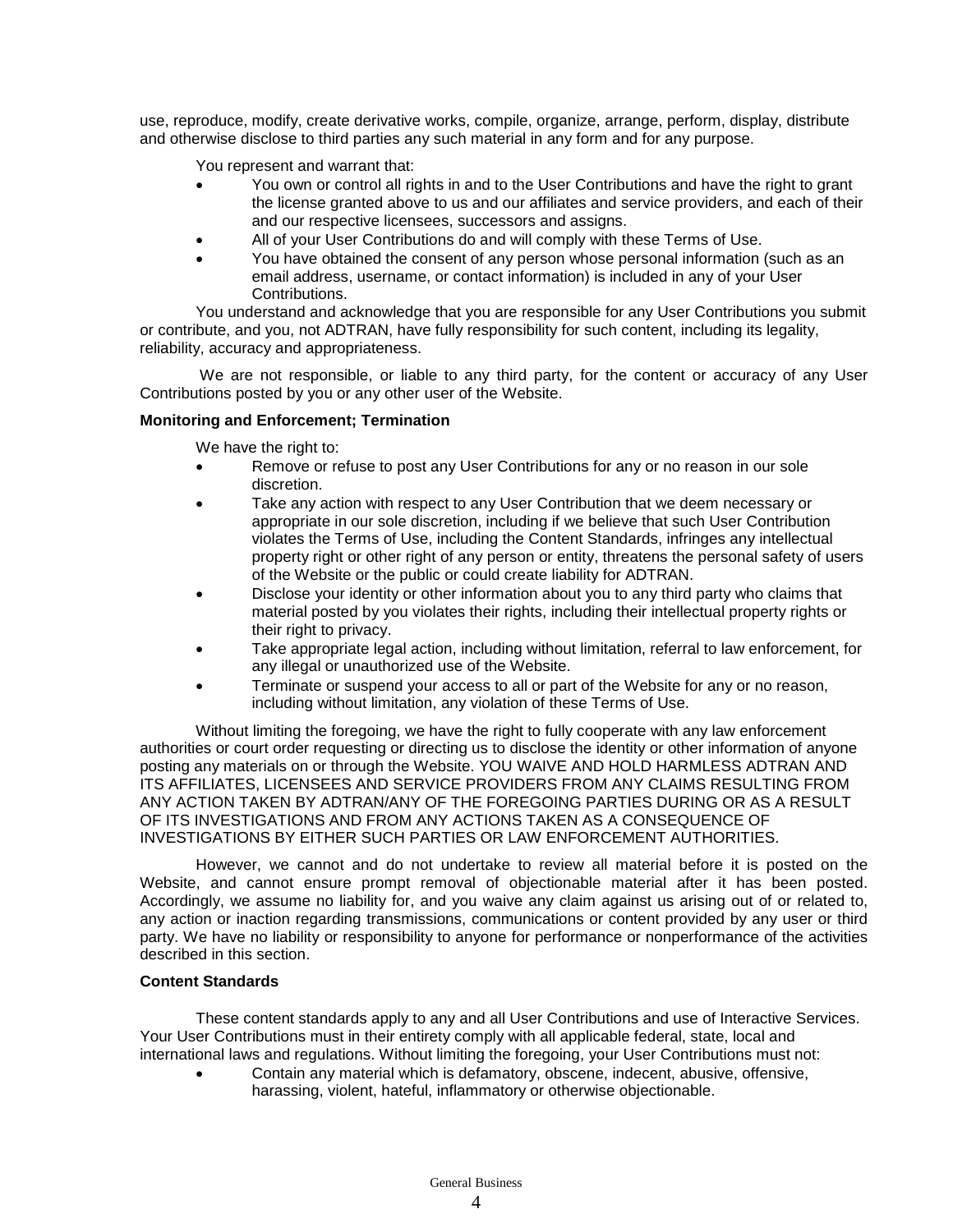- Promote sexually explicit or pornographic material, violence, or discrimination based on race, sex, religion, nationality, disability, sexual orientation or age.
- Infringe or misappropriate any patent, trademark, trade secret, copyright or other intellectual property or other rights of any other person.
- Violate the legal rights (including the rights of publicity and privacy) of others or contain any material that could give rise to any civil or criminal liability under applicable laws or regulations or that otherwise may be in conflict with these Terms of Use and our [Privacy](https://www.adtran.com/privacy)  [Policy.](https://www.adtran.com/privacy)
- Be likely to deceive any person.
- Promote any illegal activity, or advocate, promote or assist any unlawful act.
- Cause annoyance, inconvenience or needless anxiety or be likely to upset, embarrass, alarm or annoy any other person.
- Impersonate any person, or misrepresent your identity or affiliation with any person or organization.
- Involve commercial activities or sales, such as contests, sweepstakes and other sales promotions, barter or advertising.
- Give the impression that they emanate from or are endorsed by us or any other person or entity, if this is not the case.

If you believe a User Contribution from another user violates any of these content standards, please let us know at: [www.adtran.com/feedback.](http://www.adtran.com/feedback)

## **Reliance on Information Posted**

The information presented on or through the Website is made available solely for general information purposes. We do not warrant the accuracy, completeness or usefulness of this information. Your reliance on such information is strictly at your own risk. We disclaim all liability and responsibility arising from any reliance on such materials by you or any other visitor to the Website, or by anyone who may be informed of any of its contents.

This Website may include content provided by third parties, including materials provided by other users, bloggers and third-party licensors, syndicators, aggregators and/or reporting services. All statements and/or opinions expressed in these materials, and all articles and responses to questions and other content, other than the content provided by ADTRAN, are solely the opinions and the responsibility of the person or entity providing those materials. These materials do not necessarily reflect the opinion of ADTRAN. We are not responsible, or liable to you or any third party for, and you hereby waive any claim against us arising out of or related to, the content or accuracy of any materials provided by any third parties.

#### **Changes to the Website**

We may update the content on this Website from time to time, but its content is not necessarily complete or up-to-date. Any of the material on the Website may be out of date at any given time, and we are under no obligation to update such material.

## **Information About You and Your Visits to the Website**

All information we collect on this Website is subject to our [Privacy Policy](https://www.adtran.com/privacy)**.** By using the Website, you consent to all actions taken by us with respect to your information in compliance with the **Privacy** [Policy](https://www.adtran.com/privacy)**.**

## **Online Purchases and Other Terms and Conditions**

All purchases through our site or other transactions for the sale of goods and services are governed by our [Commercial Terms of Sale,](https://www.adtran.com/cts) which are hereby incorporated into these Terms of Use.

Additional terms and conditions may also apply to specific portions, services or features of the Website and to specific ADTRAN goods and services. All such additional terms and conditions are hereby incorporated by this reference into these Terms of Use.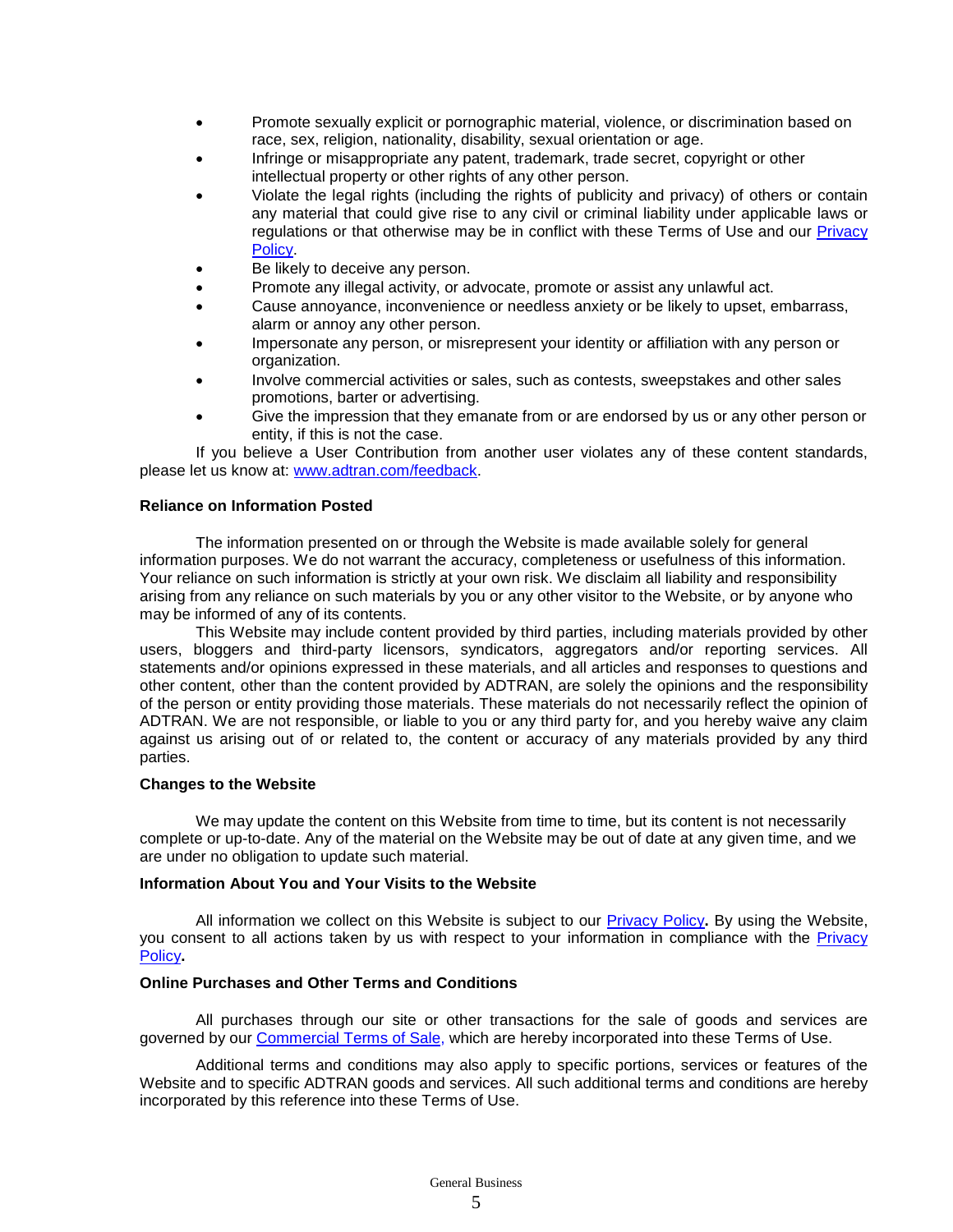# **Linking to the Website and Social Media Features**

You may link to our homepage, provided you do so in a way that is fair and legal and does not damage our reputation or take advantage of it, but you must not establish a link in such a way as to suggest any form of association, approval or endorsement on our part without our express written consent.

This Website may provide certain social media features that enable you to:

- Link from your own or certain third-party websites to certain content on this Website.
- Send e-mails or other communications with certain content, or links to certain content, on this Website.
- Cause limited portions of content on this Website to be displayed or appear to be displayed on your own or certain third-party websites.

You may use these features solely as they are provided by us, and solely with respect to the content they are displayed with and otherwise in accordance with any additional terms and conditions we provide with respect to such features. Subject to the foregoing, you must not:

- Establish a link from any website that is not owned by you.
- Cause the Website or portions of it to be displayed, or appear to be displayed by, for example, framing, deep linking or in-line linking, on any other site.
- Link to any part of the Website other than the homepage without our express written consent.
- Otherwise take any action with respect to the materials on this Website that is inconsistent with any other provision of these Terms of Use.

The website from which you are linking, or on which you make certain content accessible, must comply in all respects with the Content Standards set out in these Terms of Use.

You agree to cooperate with us in causing any unauthorized framing or linking immediately to cease. We reserve the right to withdraw linking permission without notice.

We may disable all or any social media features and any links at any time without notice in our discretion and without any liability to you.

# **Links from the Website**

If the Website contains links to other sites and resources provided by third parties, these links are provided for your convenience only. This includes links contained in advertisements, including banner advertisements and sponsored links. We have no control over the contents of those sites or resources, and accept no responsibility for them or for any loss or damage that may arise from your use of them. If you decide to access any of the third party websites linked to this Website, you do so entirely at your own risk and subject to the terms and conditions of use for such websites.

## **Disclaimer of Warranties**

You understand that we cannot and do not guarantee or warrant that files available for downloading from the internet or the Website will be free of viruses or other destructive code. You are responsible for implementing sufficient procedures and checkpoints to satisfy your particular requirements for anti-virus protection and accuracy of data input and output, and for maintaining a means external to our site for any reconstruction of any lost data. WE WILL NOT BE LIABLE FOR ANY LOSS OR DAMAGE CAUSED BY A DISTRIBUTED DENIAL-OF-SERVICE ATTACK, VIRUSES OR OTHER TECHNOLOGICALLY HARMFUL MATERIAL THAT MAY INFECT YOUR COMPUTER EQUIPMENT, COMPUTER PROGRAMS, DATA OR OTHER PROPRIETARY MATERIAL DUE TO YOUR USE OF THE WEBSITE OR ANY SERVICES OR ITEMS OBTAINED THROUGH THE WEBSITE OR TO YOUR DOWNLOADING OF ANY MATERIAL POSTED ON IT, OR ON ANY WEBSITE LINKED TO IT.

YOUR USE OF THE WEBSITE, ITS CONTENT AND ANY SERVICES OR ITEMS OBTAINED THROUGH THE WEBSITE IS AT YOUR OWN RISK. THE WEBSITE, ITS CONTENT AND ANY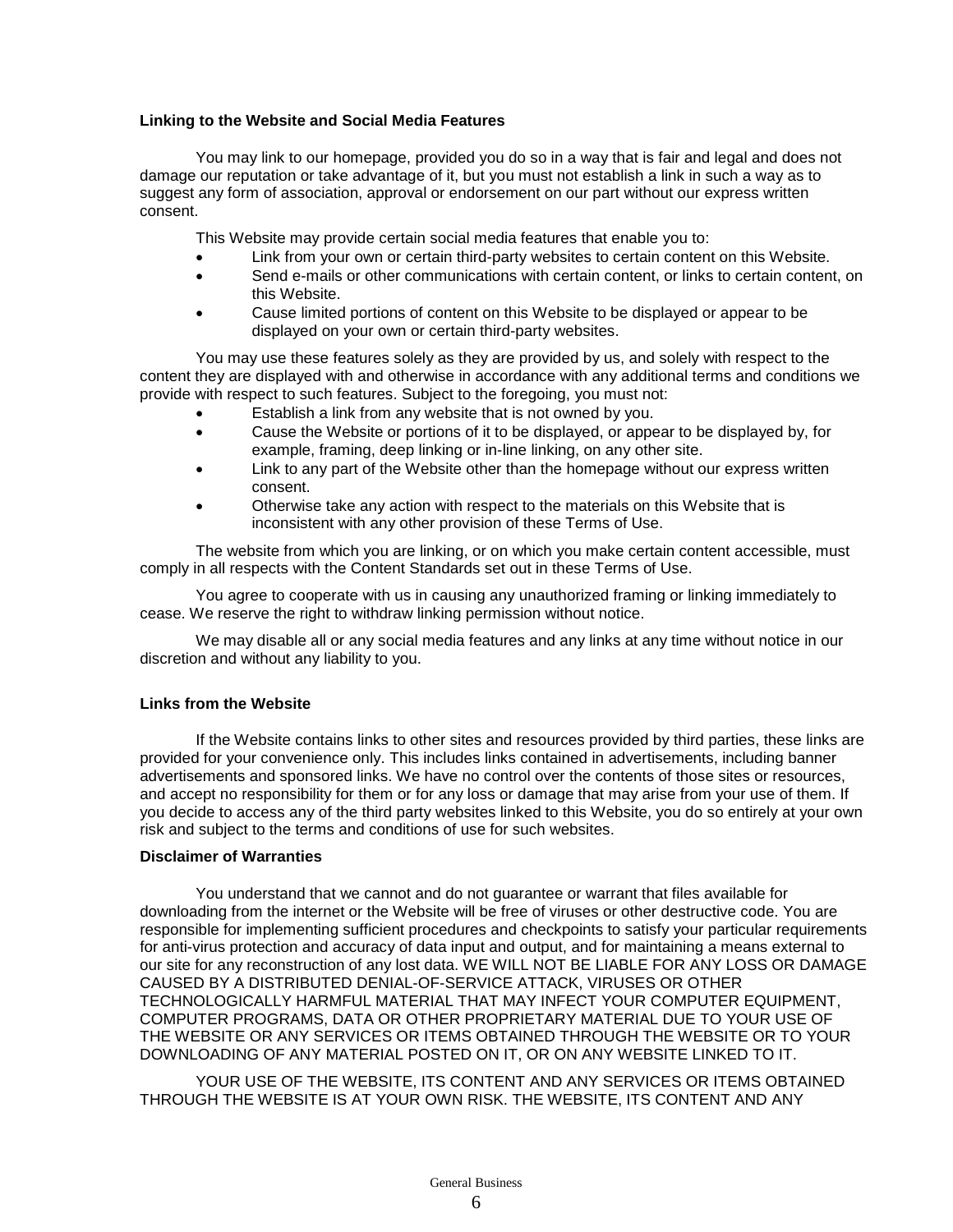SERVICES OR ITEMS OBTAINED THROUGH THE WEBSITE ARE PROVIDED ON AN "AS IS" AND "AS AVAILABLE" BASIS, WITHOUT ANY WARRANTIES OF ANY KIND, EITHER EXPRESS OR IMPLIED. NEITHER ADTRAN NOR ANY PERSON ASSOCIATED WITH ADTRAN MAKES ANY WARRANTY OR REPRESENTATION WITH RESPECT TO THE COMPLETENESS, SECURITY, RELIABILITY, QUALITY, ACCURACY OR AVAILABILITY OF THE WEBSITE. WITHOUT LIMITING THE FOREGOING, NEITHER ADTRAN NOR ANYONE ASSOCIATED WITH ADTRAN REPRESENTS OR WARRANTS THAT THE WEBSITE, ITS CONTENT OR ANY SERVICES OR ITEMS OBTAINED THROUGH THE WEBSITE WILL BE ACCURATE, RELIABLE, ERROR-FREE OR UNINTERRUPTED, THAT DEFECTS WILL BE CORRECTED, THAT OUR SITE OR THE SERVER THAT MAKES IT AVAILABLE ARE FREE OF VIRUSES OR OTHER HARMFUL COMPONENTS OR THAT THE WEBSITE OR ANY SERVICES OR ITEMS OBTAINED THROUGH THE WEBSITE WILL OTHERWISE MEET YOUR NEEDS OR EXPECTATIONS.

ADTRAN HEREBY DISCLAIMS ALL WARRANTIES OF ANY KIND, WHETHER EXPRESS OR IMPLIED, STATUTORY OR OTHERWISE, INCLUDING BUT NOT LIMITED TO ANY WARRANTIES OF MERCHANTABILITY, NON-INFRINGEMENT AND FITNESS FOR PARTICULAR PURPOSE.

THE FOREGOING DOES NOT AFFECT ANY WARRANTIES WHICH CANNOT BE EXCLUDED OR LIMITED UNDER APPLICABLE LAW.

#### **Limitation on Liability**

IN NO EVENT WILL ADTRAN, ITS AFFILIATES OR THEIR LICENSORS, SERVICE PROVIDERS, EMPLOYEES, AGENTS, OFFICERS OR DIRECTORS BE LIABLE FOR DAMAGES OF ANY KIND, UNDER ANY LEGAL THEORY, ARISING OUT OF OR IN CONNECTION WITH YOUR USE, OR INABILITY TO USE, THE WEBSITE, ANY WEBSITES LINKED TO IT, ANY CONTENT ON THE WEBSITE OR SUCH OTHER WEBSITES OR ANY SERVICES OR ITEMS OBTAINED THROUGH THE WEBSITE OR SUCH OTHER WEBSITES, INCLUDING ANY DIRECT, INDIRECT, SPECIAL, INCIDENTAL, CONSEQUENTIAL OR PUNITIVE DAMAGES, INCLUDING BUT NOT LIMITED TO, PERSONAL INJURY, PAIN AND SUFFERING, EMOTIONAL DISTRESS, LOSS OF REVENUE, LOSS OF PROFITS, LOSS OF BUSINESS OR ANTICIPATED SAVINGS, LOSS OF USE, LOSS OF GOODWILL, LOSS OF DATA, AND WHETHER CAUSED BY TORT (INCLUDING NEGLIGENCE), BREACH OF CONTRACT OR OTHERWISE, EVEN IF FORESEEABLE.

THE FOREGOING DOES NOT AFFECT ANY LIABILITY WHICH CANNOT BE EXCLUDED OR LIMITED UNDER APPLICABLE LAW.

## **Indemnification**

You agree to defend, indemnify and hold harmless ADTRAN, its affiliates, licensors and service providers, and its and their respective officers, directors, employees, contractors, agents, licensors, suppliers, successors and assigns from and against any claims, liabilities, damages, judgments, awards, losses, costs, expenses or fees (including reasonable attorneys' fees) arising out of or relating to your violation of these Terms of Use or your use of the Website, including, but not limited to, your User Contributions, any use of the Website's content, services and products other than as expressly authorized in these Terms of Use or your use of any information obtained from the Website.

## **Governing Law and Jurisdiction**

All matters relating to the Website and these Terms of Use and any dispute or claim arising therefrom or related thereto (in each case, including non-contractual disputes or claims), shall be governed by and construed in accordance with the internal laws of the State of Alabama without giving effect to any choice or conflict of law provision or rule (whether of the State of Alabama or any other jurisdiction).

Any legal suit, action or proceeding arising out of, or related to, these Terms of Use or the Website shall be instituted exclusively in the federal courts of the United States or the courts of the State of Alabama in each case located in the City of Huntsville and County of Madison, although we retain the